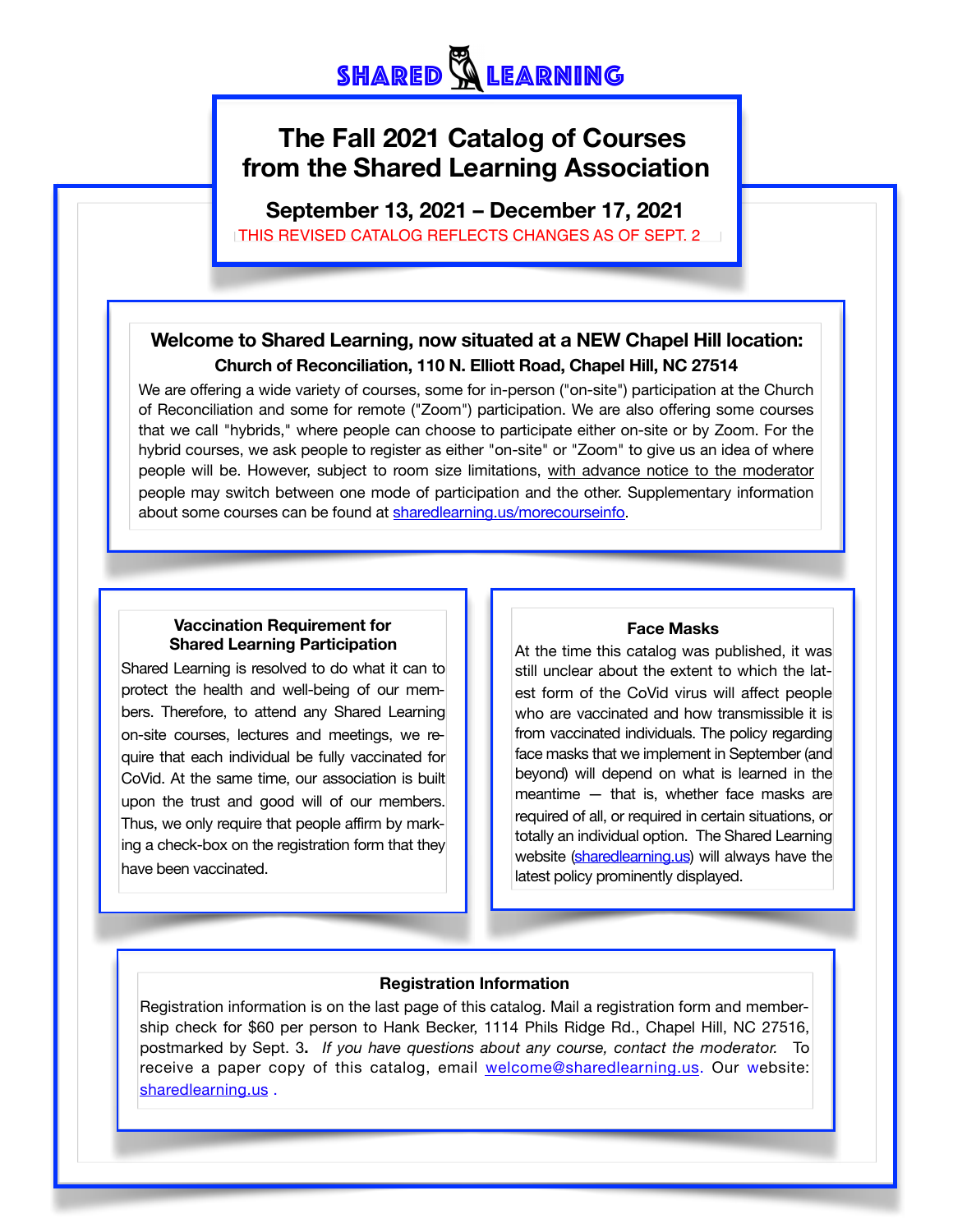### **LANGUAGE BEGETS HUMANITY OR VICE VERSA?**

*(On-site + Zoom)* Moderator: Barry Lentz [\(uncbrl@gmail.com](mailto:uncbrl@gmail.com) ). This two-semester course will draw on two *Great Courses* lecture series that address the science of language production, development of communication in infants, and its evolution in humans and other animals. Language requires a complex system of sensory inputs and responses all mediated by the brain. It is unclear whether language reflects a genetically programed innate feature of the human brain (Chomsky/Pinker) or whether it is a remarkable adaptation of the human brain to the complex social behavior unique to humans (Christiansen/ Chater). One series of lectures from the *Great Courses,* 2020*,*  addresses the nature of human language from a modern neurological/psychological perspective, but glances over the essential linguistic concepts covered by another from *Great Courses,* 2008. We will attempt to blend these two approaches to provide a useful introduction to a complex subject that is currently evolving from an observational to an analytical science. I will provide a course syllabus but will hold this open for input from class participants who will have access to both sets of lectures via Drop Box, and my notes thereon. **NOTE: \***Class size limits: on-site--15 people; Zoom--no limit.

#### **TRACING THE DEVELOPMENT OF RUSSIAN CULTURE**

*(On-site)* Greg Hesterberg [\(greghesterberg@me.com](mailto:greghesterberg@me.com) ). Winston Churchill once described Russia as "a riddle wrapped in a mystery inside an enigma." Russia is European, but not Western, in Asia, but not Asian and is the largest "country" in the world, spanning 11 time zones — more like an empire than a nation. However there does exist a clear, distinct "Russian culture" that evolved during the past 600 years. Watching lectures from a *Great Courses* series will help you increase your understanding of current news from Russia. You will also increase your historical understanding by viewing and experiencing various facets of Russian culture that span art, music, theater, dance, literature, food and drink. In addition, Greg will host a visit by a Russian national who will present her life story of growing up and living in Moscow and the Crimea and will answer questions from a Russian perspective. The course will feature several other videos, including a walking tour of St. Petersburg and Moscow, all in 4K, and "eye candy" slides. ZOOM THRU 10/11

## **VIEWS ON THE NEWS** *(On-site)* Co-moderators: Alice Parsons

[\(amparson@uci.edu](mailto:amparson@uci.edu) ) & John Cocowitch [\(jhcehc74@verizon.net](mailto:jhcehc74@verizon.net) ).

Our open round table format allows for the respectful discussion of events at the worldwide, national, state and local levels. During each meeting, a volunteer(s) presents current topics for the exchange of ideas, in order for us to share and learn. The conversations and information exchanges are respectfully managed by Alice and John, using pre-established general operation guidelines to ensure that meeting etiquette and decorum are followed. **NOTES**: \*Class is limited to **20** participants. **\***Students new

to this course are welcome. ZOOM THRU 10/11 CO-MOD: Doug Shier (shierdrs@gmail.com), Doug Shier (shierdis@gmail.com),<br>Warren Ort (warrensailo@aol.com) ZOOM THRU 10/11

## **MONDAYS** 9:15 am – 10:45 am MONDAYS 11:15 am – 12:45 pm

**BARRY'S BOOK DISCUSSIONS** *(On-site + Zoom)* Moderator: Barry Lentz ([uncbrl@gmail.com](mailto:uncbrl@gmail.com)). We will read and discuss roughly 40-45 pages per week from two recent books: first, Andrew Yang's *The War on Normal People* (~ 240 pages and dense), and secondly, Pete Buttigieg's *Shortest Way Home* (~340 pages and a delightful read). Both authors are smart and recognize the significant social and political upheaval of our times, but posit different origins. Yang sees technology as both a hope and threat for the future; for Buttigieg, our greatest challenges are economic disparity and mistrust. Both authors were contenders for the presidency, but would approach the job very differently. You will need to purchase both books: Amazon: \$12 for new copies and \$0 for Kindle, \$14 and \$12 for paperback. This will be a discussion class with responsibility shared among participants. **NOTE: \***Class size limits: on-site--15 people; Zoom--no limit.

**CONTROVERSIES:** *Why Nations Fail (On-site)* Moderator: Meyer Liberman ([mliberman@nc.rr.com](mailto:mliberman@nc.rr.com)). This is a seminartype, discussion-oriented course, based on the careful reading of chapters in our well-reviewed, jointly-selected book: *WHY NATIONS FAIL: The Origins of Power, Productivity and Poverty,* by Daron Acemoglu and James A. Robinson. The authors posit conclusions based on careful research and analyses of both current nations and historic ones to determine what makes some nations rich and others poor. Our class members will spend class time discussing the validity of the authors conclusions. Also, we'll supplement the book readings with articles and/or chapters to read for extra background. Participants will be expected to present and moderate at least one week's reading selection during the semester. **NOTE: \***To promote discussion, class is limited to **15** participants.<br>ZOOM THRU 10/11 The man observational to an analytical<br>
is participants who will have access to both<br>
a Drop Box, and my notes thereon. **NOTE:**<br>
CONTROVERSIES: Why Nations Fail (On-site<br>
CONTROVERSIES: Why Nations Fail (On-site<br>
ZOOM ONLY

## **DISCOVERING THE SCIENCE OF INFORMATION**

*(On-site)* Moderator: Daniel Kiechle ([daniel@kiechle.com](mailto:daniel@kiechle.com) ). Never before have we been able to acquire, record, communicate, and use so many forms of information, and never have we had such a need to understand the concepts and principles of information. As a formal approach to knowledge, information science provides the basis for computer science and modern communications, but it is also central to our understanding of the natural world, human language, images, sounds, and more. Our topics include: discussions of entropy, error-correcting codes, signals and bandwidth, among others, with the course proceeding from simple questions (what is information?) to more complex insights (understanding redundancy). Most sessions will include one or two 30-minute lectures from *Great Courses* with pauses to clarify and discuss the ideas presented. Not all 24 lectures will be used; the moderator and the participants will jointly decide which lectures to skip. **NOTE: \***This course begins the week of **September 20.**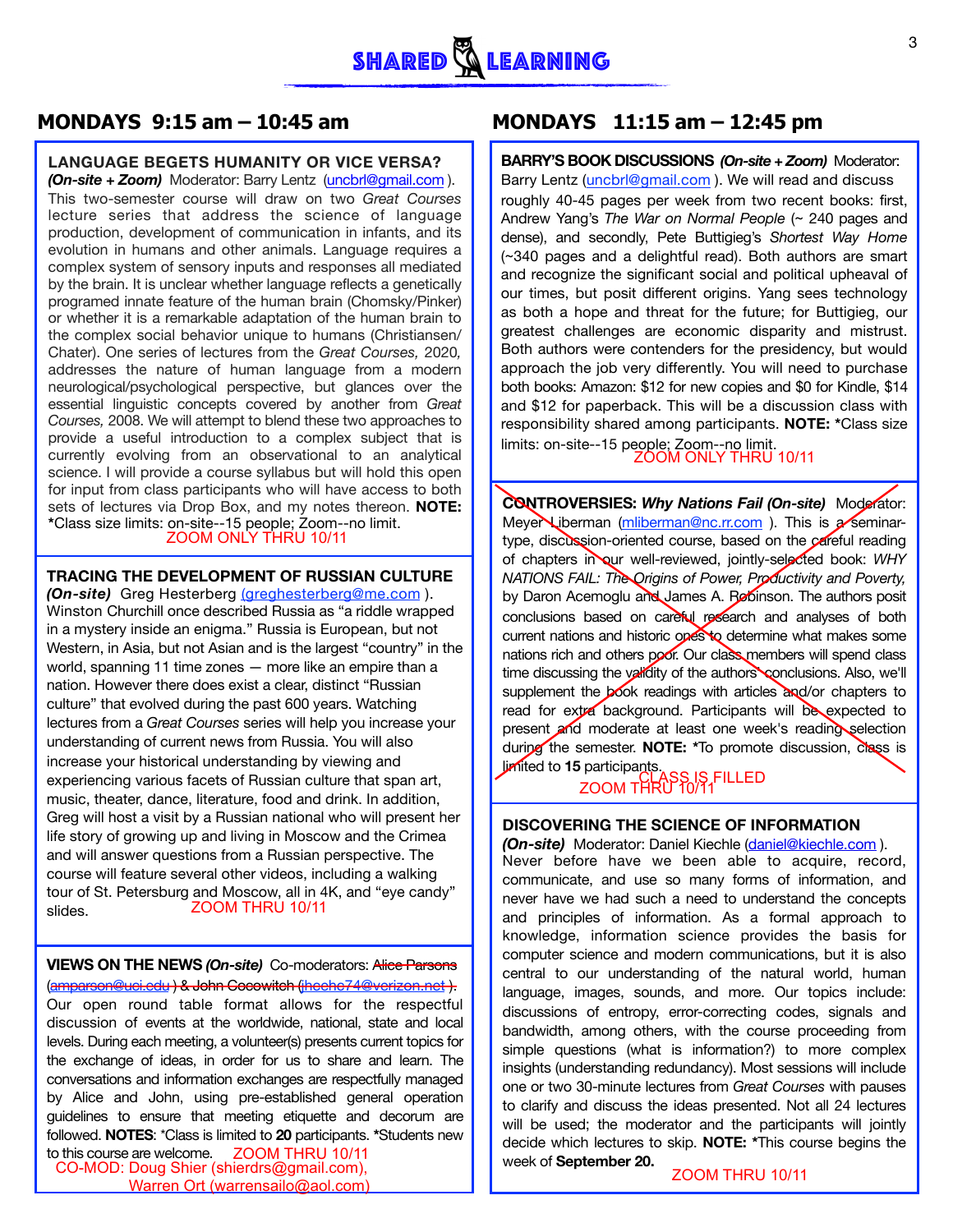

#### **HOW TO READ THE BIBLE, Part III**

*(On-site)* Moderator: Rabbi Jonathan Gerard [\(jhgerard@gmail.com](mailto:jhgerard@gmail.com) ). This course will complete a survey of Biblical literature, initially presented by former Harvard professor James Kugel, but now led primarily by Rabbi Gerard. Each class will examine one specific book in the third and final section of the Hebrew Bible to be canonized (in the year 200 CE) — and titled *Ketuvim, The Writings.* Each of these "books" is a literary gem which we will examine from both a historical and literary point of view: *Jonah, Ruth, Esther, Song of Songs, Proverbs, Psalms,* and, finally, the magnificent and profoundly unique *Book of Job*. While I have designed the course around seven sessions, they may spill over and lengthen our term — depending upon class discussion. We will have time to consider additional suggestions and requests from students, should they wish to discuss biblical books or topics not covered in this curriculum. **NOTES**: **\***To aid discussion, participants are asked to bring in their home Bibles for every meeting. **\***New students are welcome.

## **THE WILMINGTON COUP OF 1898 — ITS LESSONS FOR TODAY** *(On-site + Zoom)*

Allied to the contract of the limited to **12** students. CLASS STARTS 10/19 Moderator: Hank Becker (hjbecker@uci.edu). This event was the most violent, unconstitutional usurpation of power in post-Civil-War American history. Why haven't most Carolinians known about it until recently? How could a badge for "white supremacy" be regarded as honorable so that people wore and still wear it openly and aggressively? How did both racism and partisan political competition contribute to what happened? What implications does this story have for today's politics in NC and the US, especially in the rural South? We will read from the 2021 Pulitzer Prize-winning book *Wilmington's Lie* by David Zucchino (\$18 new purchase) and from downloadable articles and book chapters.) Also, the class will incorporate a discussion of other events in recent North Carolina politics in order to understand the book's continuing relevance for today. In particular, class members will be expected to listen as a private study assignment to a five-part audio podcast from the *NY Times' Serial Productions* about racial politics in rural Bladen County NC. **NOTES**: **\***Class participants will be expected to purchase *Wilmington's Lie* by David Zucchino (\$18 new purchase) and read a majority of its chapters. **\***Class size limits: on-site--15 people; Zoom--no limit. ZOOM ONLY THRU 10/12

# **TUESDAYS 9:15 am – 10:45 am TUESDAYS 11:15 am – 12:45 pm**

**BECOMING A BETTER PROBLEM SOLVER** *(Zoom)* Moderator: Jeanne Hillson ([jeanne.hillson@gmail.com](mailto:jeanne.hillson@gmail.com) . In this course, we'll explore and practice the mindset and tools of deliberate creativity; that is, the ability to think more flexibly and imaginatively when faced with a challenge — be it planning a strategy, resolving a conflict, generating options or maneuvering through a change. Through a combination of lectures from *Great Courses* and occasional material from my prior creativity training and coaching practice, you can expect to: **\***learn about different styles of creativity, **\***energize your imagination, and **\***practice the various stages of creative problem-solving via work on hypothetical and actual challenges of your own. Most of our meetings will combine lecture, discussion, and activities, with an invitation to apply your learning between sessions. As each class builds on the last, please plan to attend every week. **NOTES: \***You'll never be required to share a personal challenge, but you will benefit from hearing different perspectives on whatever you present. **\***Class size is limited to **16**.

**THE EUROPEAN THEATER IN WORLD WAR II (Zoom)** Moderator: Steve Bravy ([sbravy7@gmail.com](mailto:sbravy7@gmail.com)). People our age have heard of the major battles of World War II in Europe — the Battle of Britain, Moscow, Stalingrad, D-Day, and so forth. This course discusses those battles, but goes considerably further. We will view videos from a *Great Courses* lecture series, and will also read Steve's explanation of the more strategic aspects of the war — military doctrines and practices, resources, logistics, and production. Technical weapon capabilities and technological advances will also be presented because, if your weapons are ineffective, then your deployments, doctrines, resources and production won't really matter much. Such supplementary details will be provided electronically before each meeting. During our meetings we will view two 30-minute lectures and discuss questions about all the videos. In general, questions and comments will be welcomed and encouraged before, between and after the video presentations.

**LIFE IN THE UNIVERSE** *(On-site + Zoom)* Co-moderators: Alan Ziegler ([alanzieg2@gmail.com](mailto:alanzieg2@gmail.com) ) & Neil Stahl ([nstahlgm@gmail.com](mailto:nstahlgm@gmail.com) ). Are we alone in this giant universe? What are the prospects for finding life, either simple or perhaps intelligent, in our solar system or neighboring systems? This *Great Courses* lecture series will explore the possibilities. In addition we will explore and discuss evolving technology and expanding knowledge. During most meetings, we will cover two lectures on most days, allowing some time for discussion. ZOOM ONLY **EXECUTE IN THRU 10/12**<br> **EXECUTE ON THRU 10/12**<br> **EXECUTE ON TODAY (On-site + Zoom)**<br>
THE S FOR TODAY (On-site + Zoom)<br>
The provided electronically before each meeting. During our all<br>
thank Becker (hibecker@uci.edu).<br>
w \*Class size limits: on-site--15 people; Zoom--no limit. THRU 10/12

> **PROUSTIAN SPINOFF:** *COUSIN BETTE* **BY BALZAC** *(On-site)* Moderator: Nancy Goudreau [\(nagoudreau@yahoo.com](mailto:nagoudreau@yahoo.com)). This year, we continue our delectation of Marcel Proust by delving into the literature that greatly influenced him. Our first selection is by Honore' de Balzac, *Cousin Bette,* originally published in 1846 and translated by Silvia Raphael, Oxford World Classics Series, 528 pages. ([www.abebooks.com](http://www.abebooks.com) offers new and used books at reasonable prices.) Considered to be Balzac's last great work, the plot explores themes of vice and virtue in Paris in the early 1800's, as well as the influence of money in the French society of the time. It follows Bette, an unattractive spinster who seeks to destroy her extended family by scheming with a beautiful, but unhappily married young woman – to seduce and torment Bette's male relatives. Prior to the class meeting, each participant will have read about 25 pages of text, portions of which will be read aloud in class and discussed in detail. **NOTES**: **\***Students do NOT need to have read Proust's *In Search of Lost Time* beforehand. **\***Enrollment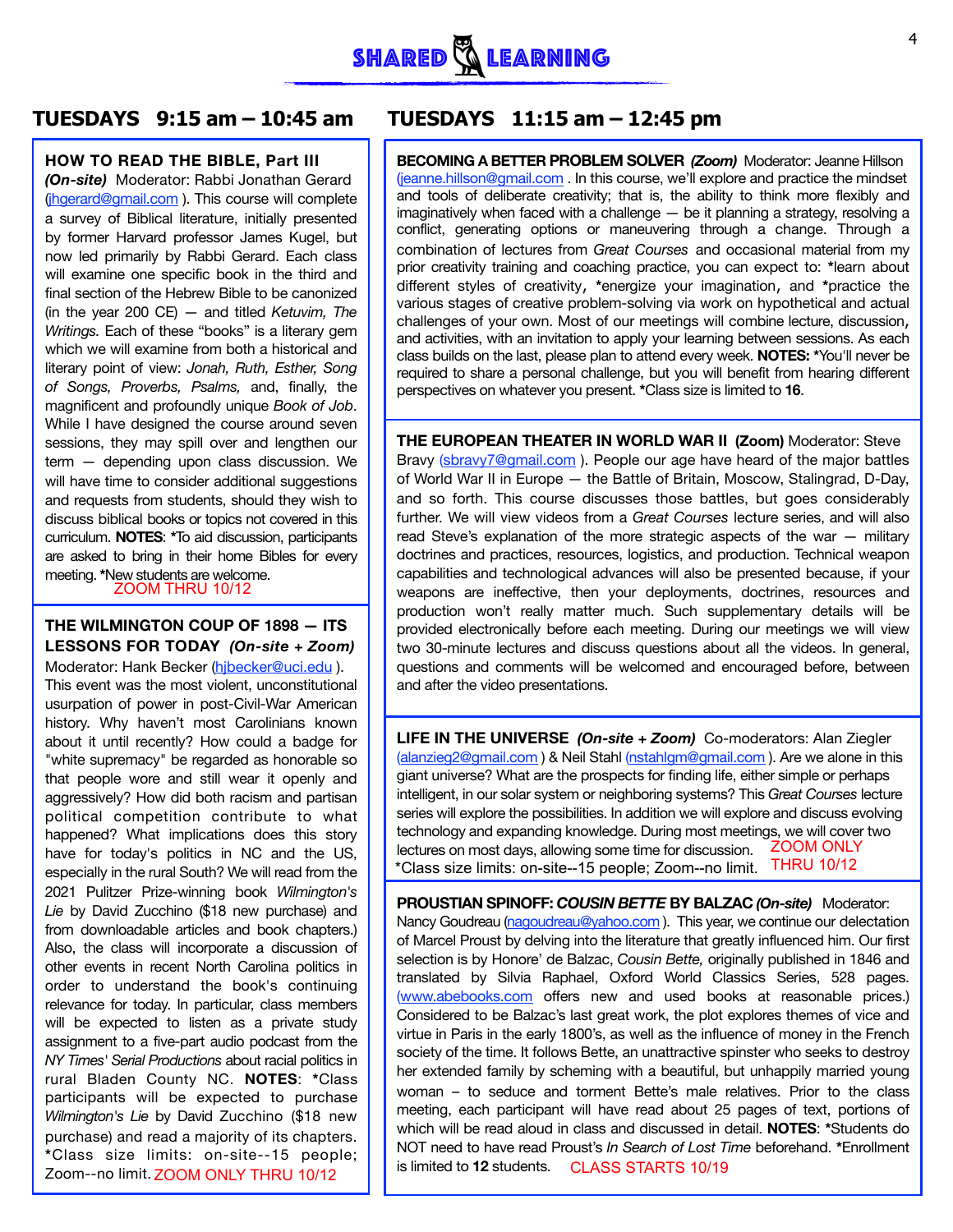# **WEDNESDAYS 9:15 am – 10:45 am WEDNESDAYS 11:15 am – 12:45 pm**

#### **AMERICA'S LONG STRUGGLE AGAINST SLAVERY I**

*(On-site)* Co-moderators: Joe Swain [\(joeswain359@gmail.com](mailto:joeswain359@gmail.com) ) & Jack Narayan ([jnarayan@gmail.com](mailto:jnarayan@gmail.com) ). Current debates over race relations in America identify the origin of our disputes from the introduction of slavery to the British colony of Virginia in 1619. But, while slavery took hold in the economics, politics and society of what would become the United States, it was opposed by many, almost from its start. Some in Africa benefited from the slave trade, while others fiercely resisted. In Colonial America, those who promoted slavery and the infamous Middle Passage clashed with those who found it repugnant, often on religious grounds. In fact, when the USA achieved independence, the struggle over slavery greatly influenced our founding documents and expansion across the continent, polarizing debates that eventually led to the Civil War. Even the victory of the Union did not resolve the question of what to do about the legacy of 250 years of slavery. This class will follow a *Great Courses* lecture series that will investigate: \*the debates of powerful policy makers like Frederick Douglass and William Lloyd Garrison; \*the lives and efforts of common people, Black and White, involved in this struggle; \*the implications for our times. During each meeting the moderators will supplement the one or two lectures with outside reading and video clips to encourage discussion. **NOTE: \***Class is limited to **20** participants. ZOOM THRU 10/13

### **LIBERTY IN THE AMERICAN LEGAL TRADITION**

*(Zoom)* Moderator: Hank Becker ([hjbecker@uci.edu](mailto:hjbecker@uci.edu) ). As used in the U.S. Constitution, liberty means freedom from arbitrary and unreasonable restraint upon an individual. But when is restraint on freedom advisable or even necessary? We will view most of the set of 24 *Great Courses* lectures called "Liberty on Trial in America" (by the same law professor who lectured in the "Great Trials" course in 2019-2020). The cases discussed will include trials of: John Peter Zenger, John Brown, Susan B. Anthony, the Scopes trial, flag salute cases, Japanese internment, segregation cases, miscegenation, the Pentagon Papers, Roe v. Wade, Ruby Ridge, Dr. Kevorkian, the Boy Scouts prohibition of gay leaders, eminent domain seizure of property, and Citizens United. Although our moral sense of right vs. wrong will be raised by these cases, our discussion will attempt to see both viewpoints: the essential value of individual liberty vs. constraints, designed to foster a strong social community and an equitable political system. Hank will show one to two videos per class.

## **EXPANDING YOUR KNOWLEDGE OF 19th & Early 20th CENTURY**

**OPERA** *(Zoom)* Moderator: Peggy Stevermer [\(pstevermer@nc.rr.com](mailto:pstevermer@nc.rr.com) ). Opera is for many music lovers the ultimate musical form, and a base for many of the elements of the performing arts, i.e.: acting, scenery, costume and sometimes dance or ballet, as well as orchestral, choral and solo music. If you enjoy musical theater, think about "taking the plunge" to explore the world of opera. Though this course is a continuation from the winter and spring semesters, it is certainly not necessary that you joined us then. Using a variety of videos, recordings and period drawings/paintings, we will explore operas written in the late 19th century and into the early 20th century. In particular, we'll delve into a study of the composers and the librettists - their lives and inspiration, as well as examining the musical experience and what makes opera the musical art form that is now experiencing the most growth. We will focus on the most famous and/or interesting operas of composers, such as, Verdi, Wagner, Puccini, Debussy, – enjoying their stories, the music and their collaborators. **NOTES**: **\***New students are welcome. **\***Class is limited to **17** participants.

### **THE REAL HISTORY OF SECRET SOCIETIES** *(On-site)*

Co-moderators: Alan Ziegler (alanzieg2@gmail.com), Sept. 15 - Oct. 6; & Anne-Marie Durand-Kennett (mayamdk@aol.com), Oct. 13 – Dec. 15. The establishment of secret societies is as old as civilization. Most don't hide their existence, but do hide the activities that they sponsor. They are selective in participants, a quality that drives much of their appeal. Secret societies have attracted some of history's most brilliant minds, along with some of its most depraved. Through *Great Courses* lectures (one / two per meeting) and discussion, we will: \*discover the history, doctrines and meaning of secret societies; \*explore the most infamous, such as, the Illuminati or the Knights Templar, as well as the more obscure Priory of Sion or the Elect.; and \*examine Gnostics, Manicheans, Assassins, Cathars, Rosicrucians, Freemasons and more. The course will reveal how secret societies have influenced history, religion, politics and popular culture from ancient times to the present. Also, you will learn that secret societies aren't freakish sideshows in history. Rather, they have been and continue to be at the very heart of it. **NOTE**: **\***Class is limited to **20** participants. CLASS STARTS OCT. 20

**SPANISH CONVERSATION** *(Zoom)* Co-moderators: Michael Hardy & Bob Schreiner [\(bob\\_schreiner@unc.edu](mailto:bob_schreiner@unc.edu) ). This course presents an opportunity to improve your spoken Spanish. It is aimed at advanced beginning or intermediate-level speakers. We talk about anything we want, such as, current events, books and movies we've read or seen, and places we have visited. Sometimes a member will distribute a Spanish article in advance for review at the next session. We are a friendly, welcoming group of people at varying levels of fluency. **NOTE: \***Limited to **10** people with priority for participants from the previous term.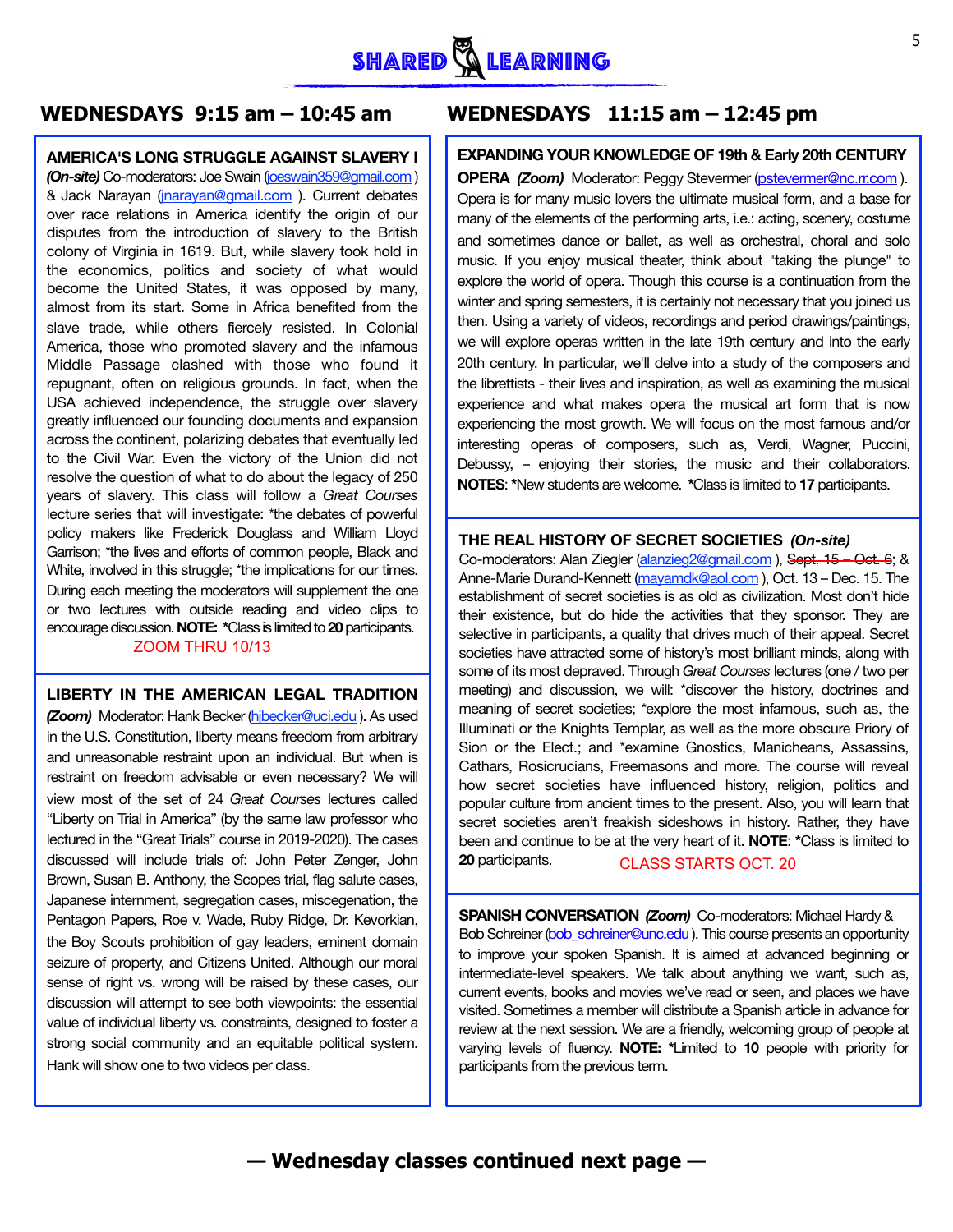# **WEDNESDAYS 9:15 am – 10:45 am WEDNESDAYS 11:15 am – 12:45 pm**

#### **READING & DISCUSSING GREAT SHORT STORIES**

*(Zoom)* Moderator: Marcy Sacarakis ([marcy4479@gmail.com\)](mailto:marcy4479@gmail.com). Class members will discuss one story each week from *The Best American Short Stories*, 2019 which is available for purchase from local bookstores or Amazon. We will participate in in-depth discussions about the author, writing style, plot, characters, the development of themes and the story's relevance to us. Members of the class will take turns leading the discussion. Each class ends with a poetry reading, chosen by a class member. **NOTE: \***Class is limited to **15**, with preference given to returning members.

#### **WRITING & SHARING PERSONAL HISTORY (On-site)**

Moderator: Mary Freedman (maryafreedman@gmail.com). Only we can document our personal experiences, reactions and perceptions during such dynamic times. We will support each other's individual efforts to record in writing what we have lived through and to encourage and aid our developing sense of accomplishments. All will: \*write beforehand about episodes and decisions made in our lives; \*read aloud our writing; \*listen to everyone; and \*appreciate the telling of the experience(s) and/or insights. Also, we will be able to share illustrations and photos online. NOTES: \*Class is limited to **15** participants. \*Students new to this course are welcome. ZOOM THRU 10/13

### **WEDNESDAY SHARED LEARNING BOOK CLUB,** *(On-site)*

Leader: Terry Lucas (tlucas47@mac.com). Please join Shared Learning friends and new acquaintances to discuss group-selected current and classic books and...with your choice of two meeting options...sessions on two different days. (New participants are welcome in either Wednesday or Friday groups.) On the **first Friday of the month**, meetings for the **Friday Book Club** will be held via **Zoom**, 9:15 – 10:45. On the **first Wednesday of the month, 11:13** – 12:45, the **Wednesday Book Club** meetings will be held on-site, in a classroom at the Church of Reconciliation. Group members lead discussions that are focused on the group sharing of views and thoughts  $-$  both sets of meetings do not try to duplicate a graduate degree analysis of the book. Book selection for Fall 2021 and Spring 2022 have been made by this past spring's members...see below. Some discussion leaders have been identified and the others will be determined at the first meetings Please email Terry with questions. ZOOM BOOK OLUB

### For THE WEDNESDAY SHARED LEARNING Book Club, on-site, First Wednesdays, 11:15<sup>/</sup> 12:45, the meeting dates and select**ed books are:**

- \* October 6 *Commonwealth,* Ann Patchett (Terry Lucas).
- \* November 3 *Hamnet*, Maggie O'Farrell (need volunteer).
- \* December 1  $\angle$  *Beekeeper of Aleppo*, Christie Lefteri (need volunteer).
- \* February 2 *The Waterdancer* by Ta Nehisi Coates (need volunteer).
- March 2 So Big, Edna Ferber (need volunteer).
- \* April 6 *Straight Man*, Richard Russo (need volunteer).

 **For the FRIDAY SHARED LEARNING BOOK CLUB, via Zoom, the First Fridays of the Month, 9:15 – 10:45, see Friday's listing.**

# **LINDGREN LECTURES**

### **First in the series: "EPIGENETICS" with Brian Strahl**

Professor and Interim Chair, Dept. of Biochemistry & Biophysics, UNC School of Medicine

*Date/time/location to be determined:* 

EITHER **Friday, Oct. 22nd, via Zoom, at 11:15 a.m**. OR **Monday, Oct. 25th on-site at the Church at 1:15 p.m.** 

Remaining dates: all at 1:15 p.m. at the Church of Reconciliation Monday, January 24, Monday, February 28, Monday, March 28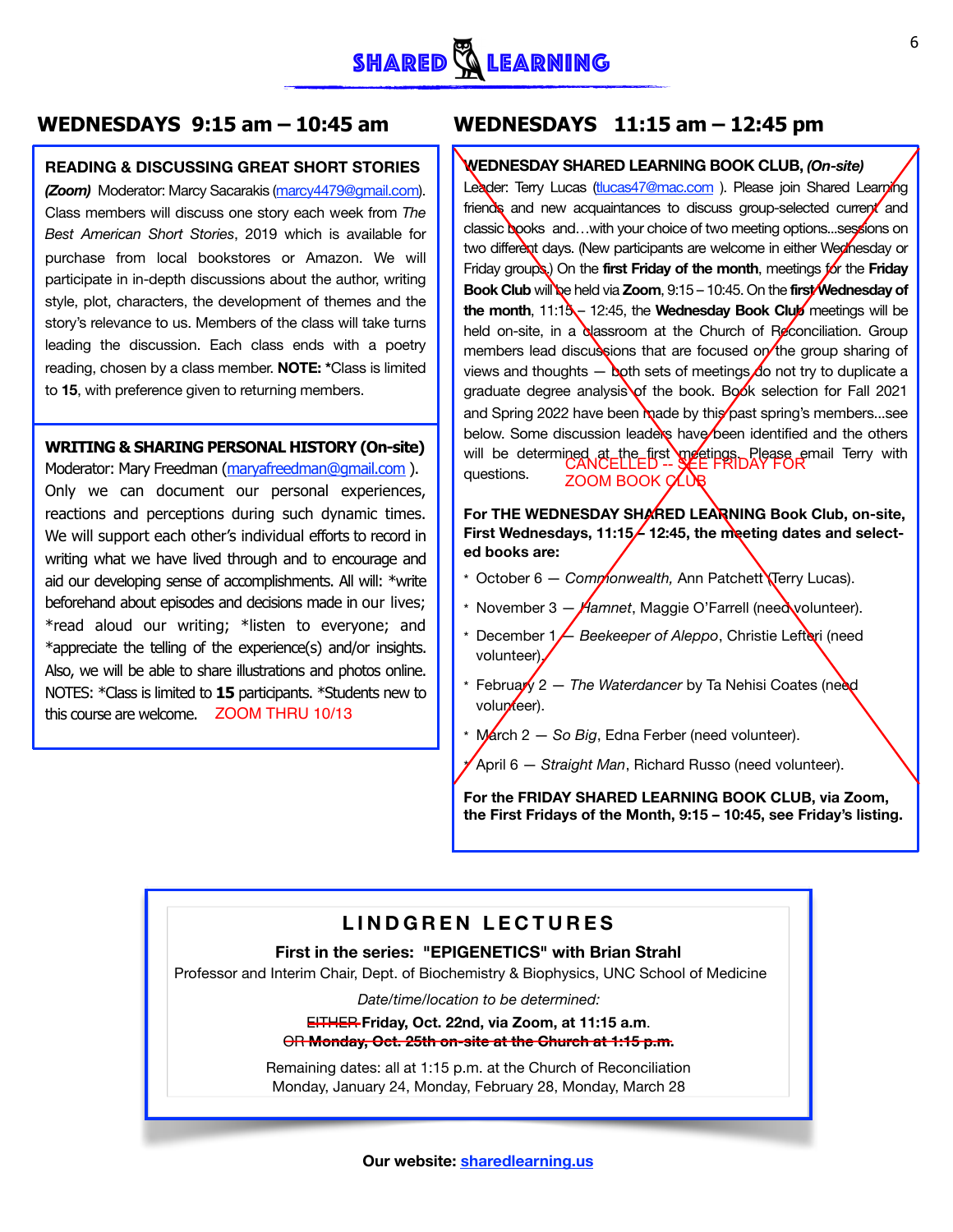# **THURSDAYS 9:15 am – 10:45 am THURSDAYS 11:15 am – 12:45 pm**

# **AFTER THE GUNS FALL SILENT — UNDERSTANDING THE ISRAEL/PALESTINE**

**CONFLICT** *(On-site)* Co-moderators: Bisharah Libbus ([blibbus@gmail.com](mailto:blibbus@gmail.com) ) and Steve Bravy [\(sbravy7@gmail.com](mailto:sbravy7@gmail.com) ). After every flare up in Israel and/ or Palestine, people shrug: "There they go again. There is no solution to this conflict," or "They have been fighting for millennia." Both comments miss the mark. In an effort to understand the history of the conflict, we will turn to historical documents from the eighteenth century to the present. This course is heavy on reading and discussion, with an emphasis on understanding, not arguments or debate. We start our study with Christian Zionism in the 18th century, then move on to Jewish Zionism in late 18th century. Then we will proceed to the following topics: **\***the maneuvering of the world powers after WWI; **\***the mandate of the League of Nations; **\***the Partition Plan for Palestine; **\***establishment of the State of Israel; **\***and the ensuing wars. Finally, we will look at Palestinian movement and the current occupation of the West Bank. This course is not for the weary. Come prepared to read, listen and probe.<br>ZOOM THRU 10/14

#### **SHARED LEARNING PHOTOGRAPHY SEMINAR**

*(Zoom)* Moderator: Glenn Wrighton. Novice and expert photographers will meet to explore photographic topics selected by the group, as well as photos taken by participants. Topics areas may include photo editing, tips for taking photos, digital camera technology and sharing photos – explored with lecture, videos, discussion and live demonstration as appropriate. **NOTES: \***Every **OTHER** Thursday, beginning September 17th. **\***Students new to this course are welcome.

**HOW BIG DATA ANALYTICS IS TRANSFORMING THE WORLD** *(On-site + Zoom)* Co-moderators: Doug Shier ([shierdrs@gmail.com](mailto:shierdrs@gmail.com) ) and Hank Becker [\(hjbecker@uci.edu](mailto:hjbecker@uci.edu) ). The last 15 years have seen astronomical increases in the amount of digital data collected and stored on computers. A *Great Courses* lecture series provides a non-technical way to see how patterns identified in that data are used to improve predictions, decisionmaking, and our understanding of people and social systems. Applications discussed in the lectures include (among many others) political polling, sports, motion picture animation, Internet search ranking, textual analysis, and analysis of social networks. Approaches include: **\***graphical summarization; **\***statistical methods; **\***simulation and modeling; **\***decision trees; **\***and machine learning. One to two lectures will be screened each week, with the pace determined by class members' needs and interests. **NOTE**: **\***Class size limits: on-site--15 people; Zoom--no limit.<br>700M ONLY THRU 10/14

**FILM APPRECIATION — A LITTLE BIT OF EVERYTHING** *(On-site)*  Moderator: Dan Brenner ([dbrennervid@gmail.com](mailto:dbrennervid@gmail.com) ). In this class, we will try to answer the question, "what makes a good film?" Is it critical acclaim, winning awards or box office success? From independent to foreign films, 1940's to present-day productions, all will be character-driven with complex and interesting plot lines. We will explore different genres, compare directing styles and examine story arcs and plot development. In addition, we'll note how technology has influenced the filmmaking process and, in turn, impacted content and style. We will discuss: \*\*\* relationship between the script; \*the director's vision; \*the cinematography; \*editing; \*and ultimately, what we view on the screen. Some directors will include: the Coen Brothers, John Sayles, Spike Lee, Stanley Kramer, and John Huston. Each week, we'll begin with a brief introduction, highlighting the director, screenwriter, actors and cipematographer, plus a few production notes and trivia. Then, we will view a film in its entirety, followed with discussion of various aspects. **NOTES: \*Each class meeting may last until 1:30**, depending on the length of the film. **\***Class is limited to **17** participants.

**INTO THE AFTERLIFE: THE** *INFERNO* FROM DANTE'S *DIVINE COMEDY*, **PART I** *(On-site)* Moderator: Nancy Goudreau ([nagoudreau@yahoo.com](mailto:nagoudreau@yahoo.com)). In the Middle Ages, the most celebrated Italian poet, Dante Alighieri (1262 – 1321), reacted to his long bitter exile from Florence by writing his culminating master work, the *Divine Comedy*...in three volumes: the *Inferno, Purgatorio* and *Paradisio*. This 'organization of the afterlife' was inspired because of his: \*extensive tangles with brutal Italian political and social turbulence; \*admiration for Aeneas's underworld journey in Virgil's *Aeneid*; \*compulsion to probe the character or tainted, deceased politicians/military/clergy and contemporaries; \*desperation to understand human failings, the Roman Catholic religion, and the purpose of his life. During this semester, we will gain basic knowledge of the Italian Middle Ages and Dante's place in it. Nancy may show portions from *Great Courses* lectures. We will read aloud and interpret sections of the *Inferno* from a weekly 20-page reading assignment, while Dante as Hero travels through the nine rings of Hell (*Inferno*), viewing horrific and graphic punishments for sinners and chatting with them about their justifications, bitterness, pain. (In PART II, in Winter 2022, we'll join Dapte as he travels in the same manner into Purgatory with lesser pain. Our text is translated by Robert Hollander, 2000, Anchor Books. Students are invited to contribute historic, religious, and cultural information. **NOTES**: **\***Used texts for reasonable prices can be purchased from [www.abebooks.com](http://www.abebooks.com) - search in 'advanced search,' for a front cover scene of hellish torture. **\***It will be helpful if you are familiar with Books *IV, V and VI* in Virgil's *Aeneid*, any translation. **EXARMING PHOTOGRAPHY SEMIMARE**<br>
THE IN the collisting Distribution (Solvie and Marginson Collisting Distribution (Solvie and more of the solution of the solution of the solution of the solution of the solution of the sol

# **REVIEWING TWELVE ESSENTIAL SCIENTIFIC CONCEPTS** *(On-site)*

Moderator: Bisharah Libbus ([blibbus@gmail.com](mailto:blibbus@gmail.com) ). Have you yearned to have an overview of the scientific ideas that are involved in taking a hot air balloon ride, surveying the landscape and enjoying the features? A cognitive neuroscientist from the *Great Courses* will provides such a tour. In 24 lectures, she will cover such topics as: \*the organization of life; \*evolution; \*DNA and heritability; \*the illusion of coherence; \*our changing brain; \*navigation; \*fluid mechanics and propulsion; \*string theory; \*Cardano; \*Viete and more. In each class period, we will review two lectures and make time for group discussion. Join us for a wonderful smorgasbord of a course.